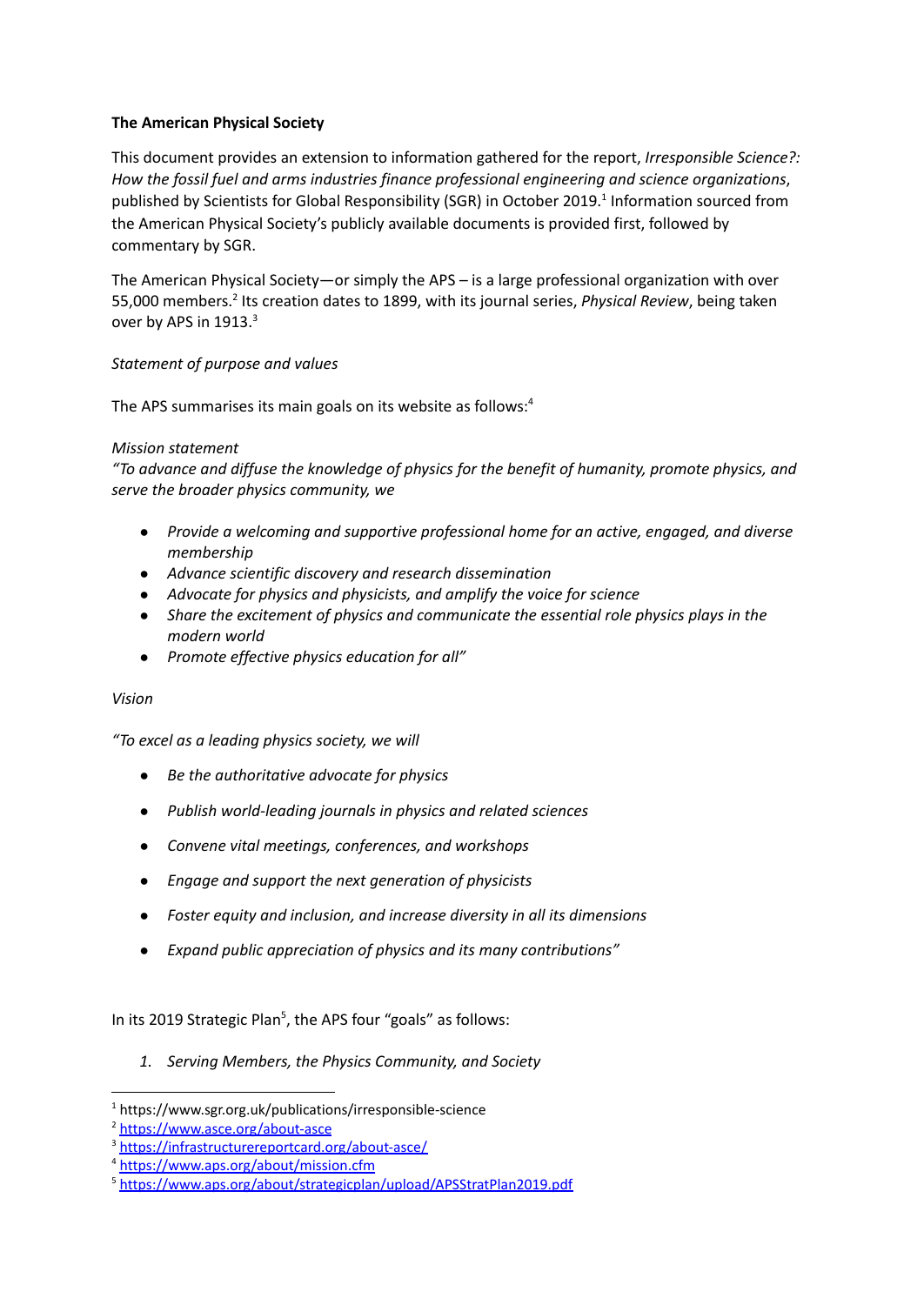- *2. Ensuring a Meaningful Role in Scientific Research Dissemination*
- *3. Increasing Organizational Excellence*
- *4. Securing Financial Sustainability*

#### **Investments**

From 990 tax return information obtained via ProPublica, in December 2019 the APS held \$181.9m in publicly traded securities. 6

#### **Investment policy**

We were unable to find any evidence of an ethical investment policy but did discover a statement indicatinges that those in official leadership positions (such as the investment committee) are expected to "meet standards of professional conduct and integrity as described in the APS Ethics Guidelines".<sup>7</sup> More on this below.

### **Transparency**

The APS does not publicly disclose where it holds any of its \$181.9m in investments, giving it zero transparency. In the organization's 990 form, however, the APS does reveal that it holds a \$4.4m investment in the American Center for Physics along with \$15.1m in hedge funds.<sup>8</sup>

### **Corporate Patrons**

The APS does not appear to have any corporate patrons from the fossil fuel industry.<sup>9</sup> In the organization's 2019 annual report, there were three firms listed as donors of between \$10,000 and \$99,999 from the arms trade: Air Force Office of Scientific Research-NE, Boeing, and Sandia National Laboratories.<sup>10</sup>

While this does not directly indicate that the APS holds direct or indirect investments in fossil fuels, it is concerning that the organization is willing to accept financial support from companies involved in industries, such as the arms trade, that many consider unethical.

### **Education programmes and grants**

The APS does not appear to be accepting corporate sponsorship for its education programmes and grants.

### **Events sponsorship**

The APS does not have any events sponsored by fossil fuel corporations. $^{11}$ 

<sup>6</sup> <https://projects.propublica.org/nonprofits/organizations/131635293>

<sup>7</sup> https://www.aps.org/about/governance/committees/investcom/index.cfm

<sup>8</sup> <https://projects.propublica.org/nonprofits/organizations/131656610/202003209349300405/full>, Schedule D, Part VII

<sup>9</sup> <https://www.aps.org/about/governance/annual-reports/upload/APSAnnualReport2019.pdf>

<sup>10</sup> <https://www.aps.org/about/governance/annual-reports/upload/APSAnnualReport2019.pdf>

<sup>11</sup> <https://www.aps.org/meetings/>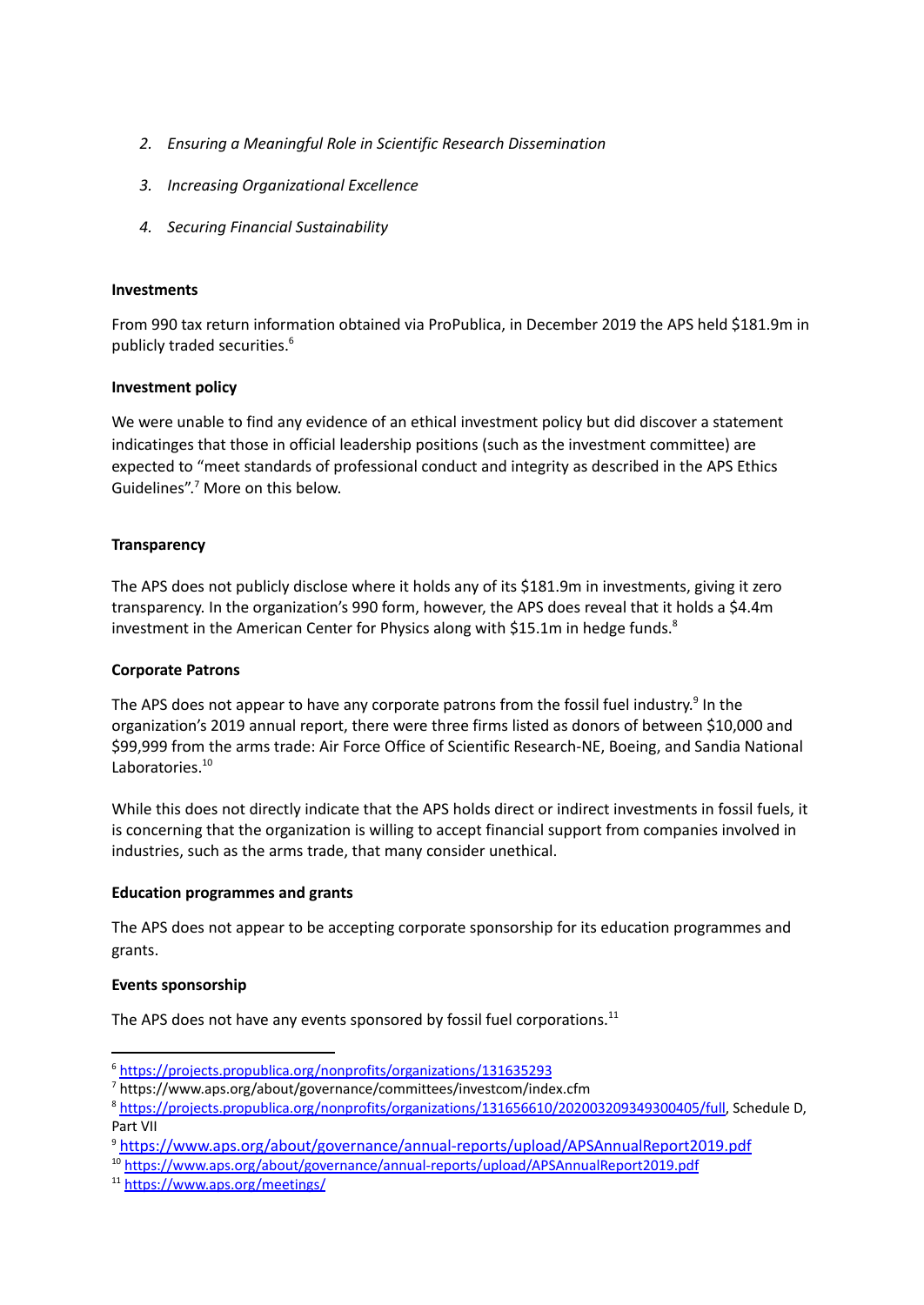# **Environmental policy**

We were unable to find any evidence of an environmental policy.

### **Other relevant information**

"The APS reaffirms its 2015 call to support actions that will reduce the emissions, and ultimately the concentration, of greenhouse gases as well as increase the resilience of society to a changing climate, and to support research on technologies that could reduce the climate impact of human activities.

Because physics and its techniques are fundamental elements of climate science, the APS urges physicists to expedite collaborations with colleagues across all disciplines in climate research as well as contributions to the public dialogue".<sup>12</sup>

The APS is launching a new open access journal, PRX Energy, that will publish "high impact research in energy science and applications".<sup>13</sup>

The organization has also outlined how it is reducing its own carbon footprint. As part of this, the APS has calculated its Scope 1, 2 and 3 greenhouse gas emissions and taken steps to address these without purchasing carbon credits.<sup>14</sup>

In the weeks leading up to COP26, the APS signed a statement alongside other physics organizations, committing them to working alongside governments in tackling the climate crisis. Below are the APS's commitments as an organization:

- *● "Build on the achievements of physics in understanding, tracking, addressing, and alleviating the global climate crisis. We will continue to support international collaboration, work across scientific and other disciplines, and support trans-disciplinary projects.*
- *● Improve global scientific literacy through physics education; advocate for greater investment in physics research and innovation; empower our physics communities to engage in policy development; and work with our governments to prioritise physics-based R&D.*
- *● Commit to welcoming minoritised, excluded and marginalised peoples to build careers in physics and emphasise the importance of diversity and belonging in enhancing teamwork, maximising research and innovation, and facilitating international collaboration." 15*

### **SGR comments**

SGR acknowledges that the APS has made some effort to acknowledge its role as a leader in applying physics to the challenge of climate change, both now and in the future.

SGR has continuing concerns, however, on the following aspects:

<sup>12</sup> [https://www.aps.org/policy/statements/15\\_3.cfm](https://www.aps.org/policy/statements/15_3.cfm)

<sup>13</sup> <https://www.aps.org/newsroom/pressreleases/prx-energy.cfm>

<sup>14</sup> <https://www.aps.org/policy/analysis/carbon.cfm>

<sup>15</sup> <https://www.iop.org/strategy/physics-climate-change-sustainability/global-green-economy>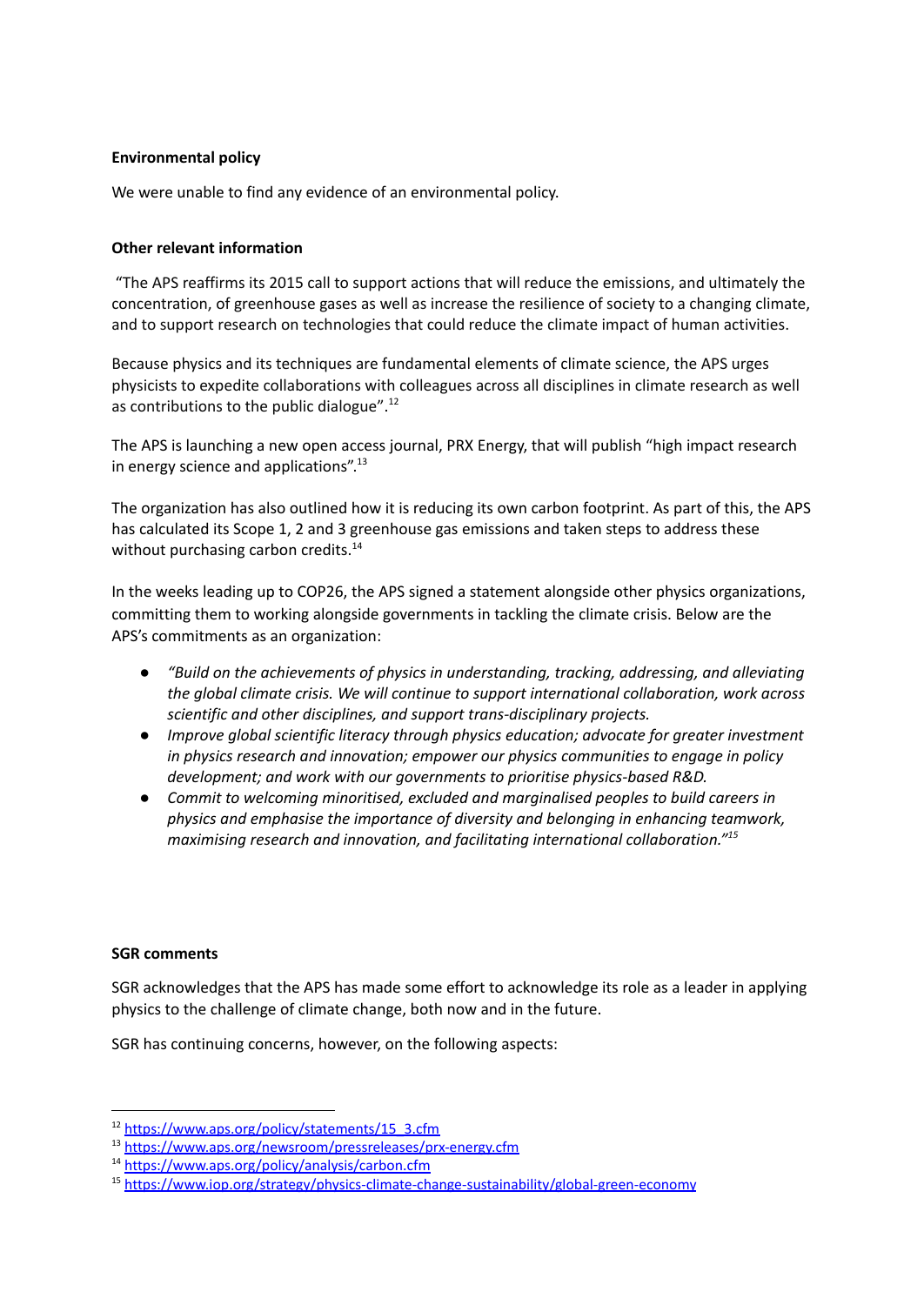# *Transparency*

The APS has very low transparency on its company investments, with there being no public information available on where the \$181.9m highlighted in the company's 990 form for 2019 is held. It is, therefore, impossible to ascertain the extent to which the APS is conducting its investments in a manner that complies with the spirit of its "Statement on Earth's Changing Climate" which emphasises the urgency of climate action: "The potential consequences of climate change are great and the actions taken over the next few decades will determine human influences on the climate for centuries".<sup>16</sup> Without further financial information, we are unable to verify whether the organization is acting on climate change in a manner that reflects the urgency echoed in the APS statement.

Beyond publicly available information, SGR has reached out to executive director of the APS, Jonathan Bagger who, after initially stating he would provide information, stopped responding.

Given that many members of the public are deeply concerned about climate change and that those with a background in physics have a current and future role in mitigating and adapting to the effects of climate change, any investment by the APS in fossil fuel companies would be concerning.

Without full transparency regarding the APS's investments or the public availability of an APS ethical investment policy, it is impossible to rule out that the APS is investing in fossil fuels, either directly or indirectly through alternative investment funds. As the APS makes clear in its 'Summary of APS Ethics Guidelines', "the acceptance of public funds comes with the expectation that these funds will be spent in a manner that upholds the public trust in science and in the physics community." With over two thirds of the US public concerned about how little is being done about climate change, it is clear that trust in organizations such as the APS would be damaged if it were to hold direct or indirect investments in fossil fuel organizations.<sup>17</sup> As the APS neither discloses publicly whether it holds investments in fossil fuels, nor commented when contacted directly, we cannot confirm with any certainty whether the organization is, in its financial actions, upholding its own ambition to strengthen rather than damage public trust in the science and physics community.

SGR has concerns about investments in and financial ties to fossil fuel companies by professional science and engineering organizations for these reasons:

- Professional science and engineering organizations have considerable influence with politicians and the public and it's crucial that they put in place robust science-based targets and plans that are compatible with the goals of the Paris Agreement - and end lobbying behaviour that could undermine it;
- As the UK Health Alliance on Climate Change puts it, "engaging with companies whose business model relies on fuel extraction is of limited use—only divestment will stop extraction".<sup>18</sup> Worldwide, according to the Alliance, over 1,000 organizations with £7 trillion assets have committed to divesting from fossil fuels and instead investing in climate solutions.<sup>19</sup> Research indicates that divestment reduces the price of fossil fuel shares.

17

<sup>16</sup> <https://www.asce.org/advocacy/policy-statements/ps360---climate-change/>

[https://www.pewresearch.org/fact-tank/2020/04/21/how-americans-see-climate-change-and-the-environmen](https://www.pewresearch.org/fact-tank/2020/04/21/how-americans-see-climate-change-and-the-environment-in-7-charts/) [t-in-7-charts/](https://www.pewresearch.org/fact-tank/2020/04/21/how-americans-see-climate-change-and-the-environment-in-7-charts/)

<sup>18</sup> <http://ukhealthalliance.org/divestment>

<sup>19</sup> <https://www.divestinvest.org/11-trillion-counting-divestinvest/>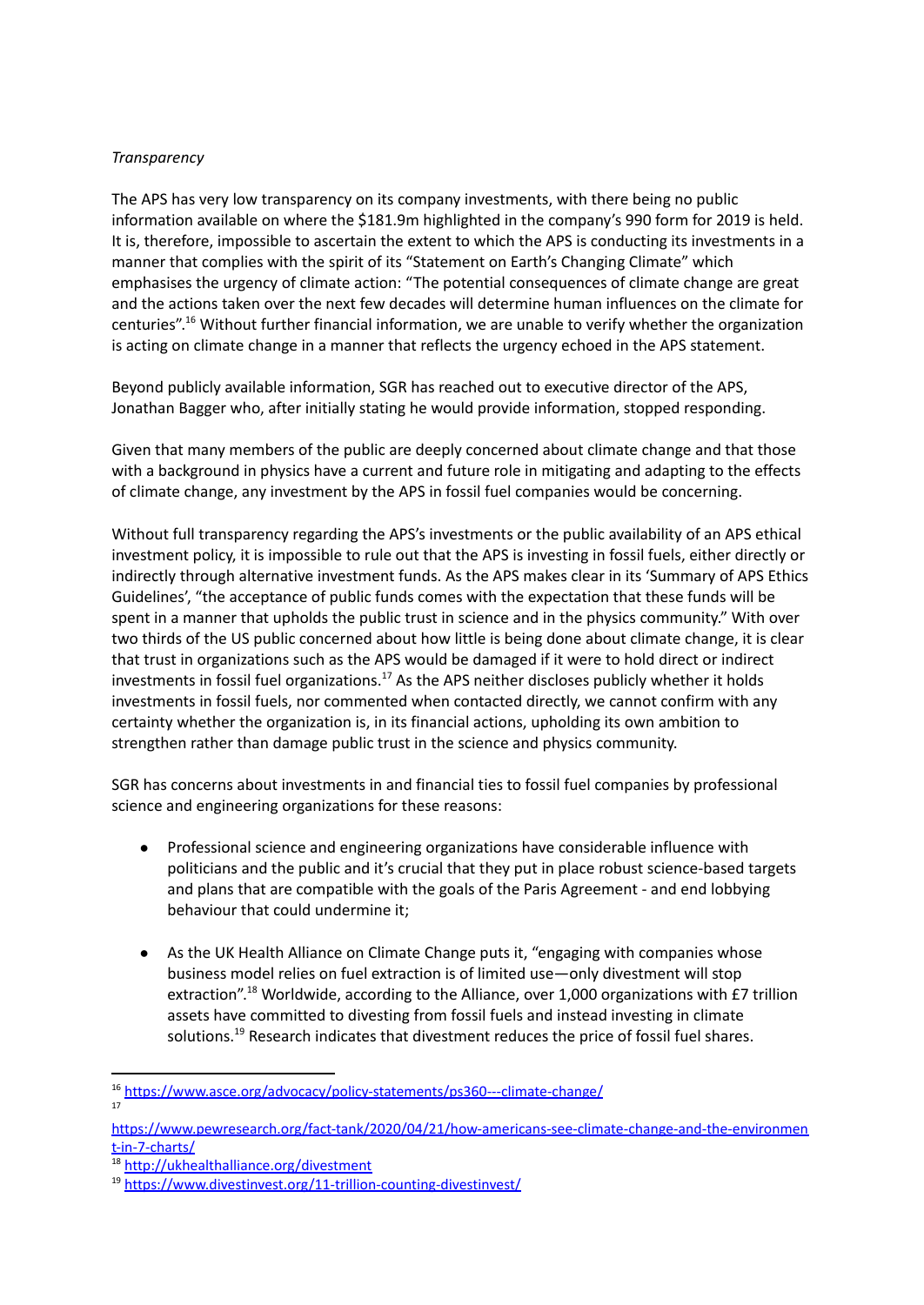According to a team at the University of Waterloo in Canada, "lower share prices increase the costs of capital for the fossil fuel industry, which in turn decreases their ability to explore new resources and exploit proven resources".<sup>20</sup> The greater the likelihood of these fossil fuel resources staying in the ground, the more likely we are to meet the international climate change targets agreed under the Paris Agreement in order to prevent potentially catastrophic climate change;

- In order to keep to the below 2℃ target, only one-fifth of known fossil fuel reserves can be burned, putting these assets at risk of becoming stranded. The fraction is even smaller when considering how to meet the 1.5℃ target. According to the UK Health [Alliance](http://ukhealthalliance.org/divestment) on Climate [Change](http://ukhealthalliance.org/divestment), fossil fuels are an increasingly risky investment and fossil fuel free indexes equalled or outperformed unsustainable alternatives for 5-10 years. "Divestment announcements by prominent investors signal financial risks to the market, which in turn depress share prices," say the University of Waterloo researchers. "Therefore, divestment announcements can have a measurable impact on the fossil fuel industry." Shell said in 2018 that divestment had become a material risk to its business.<sup>21</sup> In 2020 fund manager CCLA, which invests on behalf of charities including Church of England dioceses, dropped its investments in oil giants Shell and Total for financial reasons.<sup>22</sup> On January 27<sup>th</sup> 2021, ratings agency S&P warned 13 oil and gas companies, including Royal Dutch Shell and Total, that it is considering downgrading their credit ratings. The agency has increased its risk rating for the oil and gas sector as a whole from "intermediate" to "moderately high" because of the move away from fossil fuels, poor profitability and volatile prices, according to news reports.<sup>23</sup> There are also signs that oil companies may struggle to recruit employees with the skills they need.<sup>24</sup>
- Many fossil fuel companies are relying on carbon capture technology and nature-based solutions being deployed at a huge scale to offset their planned emissions.<sup>25</sup> Heavy reliance on the global scale deployment of carbon capture and storage technologies is misplaced given the lack of progress in this area for the last 20 years. According to an international group of 41 scientists and academics, such technologies are "expensive, energy intensive, risky, and their deployment at scale is unproven.<sup>26</sup> It is irresponsible to base net zero targets on the assumption that uncertain future technologies will compensate for present day emissions"

For those keen to retain support for the energy sector, there are plenty of companies that are much more progressive than fossil fuel companies in which to invest. For example, Orsted (formerly DONG, Danish Oil and Natural Gas) has shifted from being a fossil fuel dominated company to one heavily focused on renewable energy. Similarly, some large German engineering companies, such as Siemens and E.ON, have also made major shifts away from fossil-fuel related work.<sup>27</sup>

 $2<sup>2</sup>$ <sup>22</sup> <https://www.divestinvest.org/church-of-england-fund-drops-remaining-fossil-fuel-investments/> <https://www.theguardian.com/commentisfree/2019/oct/13/divestment-bank-european-investment-fossil-fuels>

 $21$ <sup>20</sup> <https://theconversation.com/how-divesting-of-fossil-fuels-could-help-save-the-planet-88147>

<sup>24</sup> <https://www.ft.com/content/3b53f1bd-4625-4733-afb9-af4301257506/> <https://www.theguardian.com/business/2021/jan/27/rating-agency-sp-warns-13-oil-and-gas-companies-they>

<sup>&</sup>lt;sup>25</sup> <https://insideclimatenews.org/news/16072020/oil-gas-climate-pledges-bp-shell-exxon/>

<sup>&</sup>lt;sup>26</sup> <https://www.climatechangenews.com/2020/12/11/10-myths-net-zero-targets-carbon-offsetting-busted/>

<sup>&</sup>lt;sup>27</sup> Siemens has committed to the 1.5°C target under the SBTi and E.ON's carbon emissions are aligned with the below 2℃ pathway according to TPI.